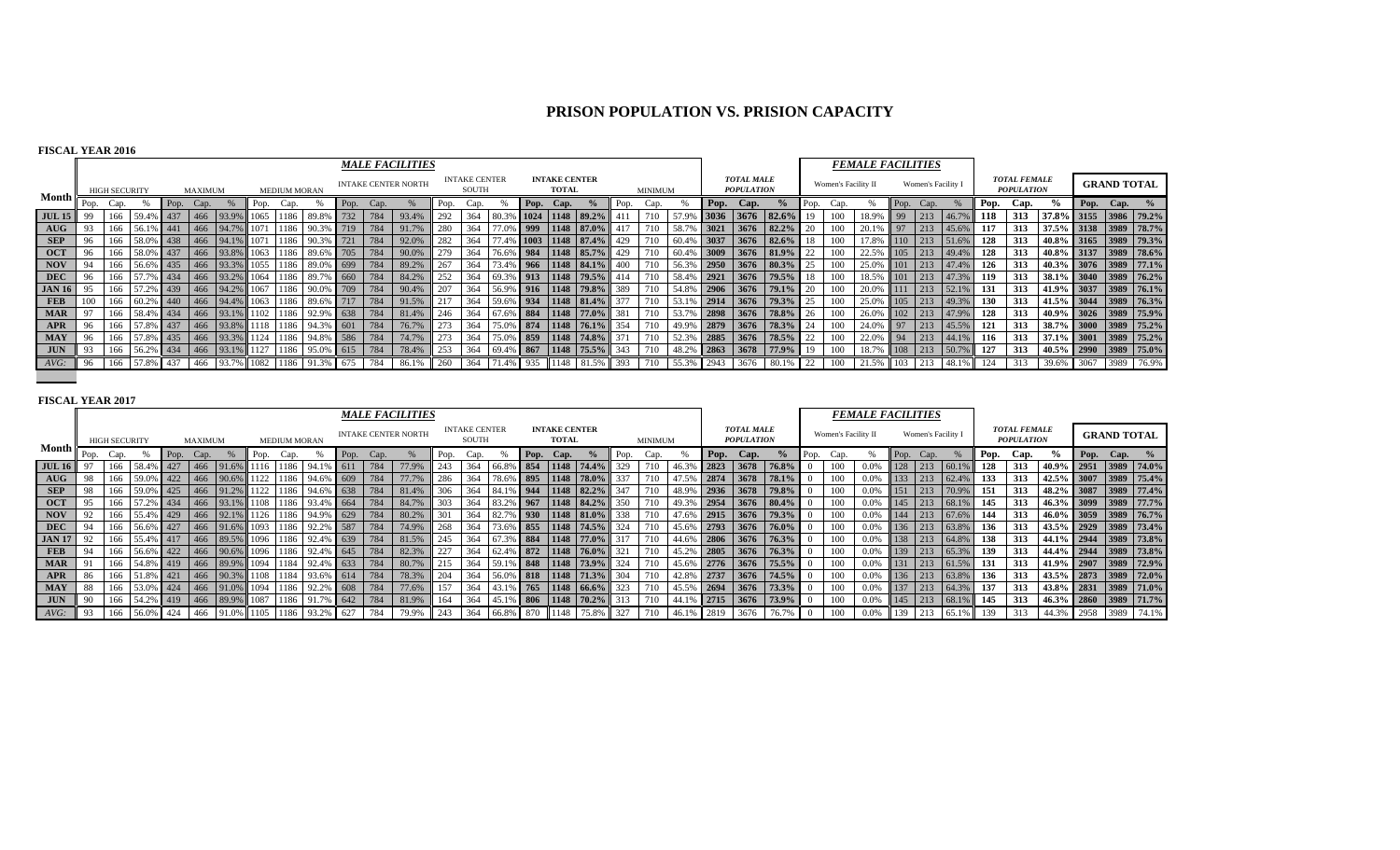# **FISCAL YEAR 2016**

|                                    |     |  |                      |                |                                        |                                                                                  |     |      |            |                            |      |           |         | <b>MALE FACILITIES</b> |                                             |    |                     |     |                       |      |                     |                  |       |      |                |            |      |                                             |    |                     | <b>FEMALE FACILITIES</b> |      |                 |                    |                       |                                      |                              |
|------------------------------------|-----|--|----------------------|----------------|----------------------------------------|----------------------------------------------------------------------------------|-----|------|------------|----------------------------|------|-----------|---------|------------------------|---------------------------------------------|----|---------------------|-----|-----------------------|------|---------------------|------------------|-------|------|----------------|------------|------|---------------------------------------------|----|---------------------|--------------------------|------|-----------------|--------------------|-----------------------|--------------------------------------|------------------------------|
|                                    |     |  | <b>HIGH SECURITY</b> |                |                                        | <b>MAX</b>                                                                       |     |      |            | <b>MED MORAN</b>           |      |           |         | <b>INTAKE NORTH</b>    |                                             |    | <b>INTAKE SOUTH</b> |     |                       |      | <b>INTAKE TOTAL</b> |                  |       |      | <b>MINIMUM</b> |            |      |                                             |    | Women's Facility II |                          |      |                 | Women's Facility I |                       |                                      |                              |
|                                    |     |  |                      |                |                                        | Month Sent AT CP Hold Total Sent A.T. C.P. Hold Total Sent AT CP Hold Total Sent |     |      |            |                            |      |           | AT      | CP                     | Hold Total Sent                             |    |                     |     | AT CP Hold Total Sent | AT   | CP                  | Hold             | Total | Sent |                |            |      | <b>TOTAL</b><br>Hold Total MALE POP Sent    | AT | $CP$ Hold           | Total                    |      |                 |                    | Sent AT CP Hold Total | <b>TOTAL</b><br><b>FEMALI</b><br>POP | <b>GRAND</b><br><b>TOTAL</b> |
| <b>JUL 15</b>                      |     |  |                      | 99             | 437                                    |                                                                                  | 437 |      |            |                            |      |           | 377     |                        |                                             |    |                     | 292 | 431                   | 568  |                     | 18               | 1024  |      |                |            | -411 | 3036                                        |    |                     |                          |      | $147$ 0         |                    | 99                    | 118                                  | 3155                         |
| $\mathbf{A} \mathbf{U} \mathbf{G}$ |     |  |                      | Q <sub>3</sub> | 441                                    |                                                                                  | 441 |      |            | $\Omega$                   |      | $11348 -$ | 355     |                        |                                             | 70 |                     | 280 | 418                   | 560  |                     | 12               | 999   |      |                |            | -4 F | 3021                                        |    |                     |                          | 56   | 3900            |                    | 97                    | 117                                  | 3138                         |
| <b>SEP</b>                         |     |  |                      | 96             | 438                                    |                                                                                  | 438 |      |            | $\Omega$                   |      |           | 334 369 |                        |                                             |    |                     | 282 | 401                   | 582  |                     | 12               | 1003  | 429  |                |            | 429  | 3037                                        |    |                     |                          |      | $-46-$          |                    | 110                   | 128                                  | 3165                         |
| <b>OCT</b>                         |     |  |                      | 96             | 437                                    |                                                                                  | 437 | 1063 |            | $\Omega$                   | 063  |           | 357     |                        |                                             |    |                     |     | 410                   | 560  | -6                  |                  | 984   | 429  |                |            | 429  | 3009                                        |    |                     | $\sim$                   |      | 46              |                    | 105                   | 127                                  | 3136                         |
| NOV                                | -91 |  |                      | 94             | 435                                    |                                                                                  | 435 | 1055 |            | $^{\circ}$                 | 1055 |           | 348 340 |                        | 699                                         | 83 |                     | 268 | 431                   | 525  |                     |                  | 967   | 400  |                |            | 400  | 2951                                        |    |                     | 25                       | 56   |                 |                    | 100                   | 125                                  | 3076                         |
| <b>DEC</b>                         |     |  |                      | 96             | 434                                    |                                                                                  | 434 | 1064 | $^{\circ}$ | $\Omega$                   |      | 1064 321  | 329     |                        | $-1661$                                     | 85 | $166 \t 0$          | 252 | 406                   | 495  |                     | 10 <sup>10</sup> | 913   |      |                |            | 414  | 2921                                        |    |                     |                          | 53   | 14510           |                    | 101                   | 119                                  | 3040                         |
| <b>JAN 16</b>                      |     |  |                      |                | 439                                    |                                                                                  | 439 | 1067 |            |                            | 1067 |           | 380     |                        |                                             |    |                     |     | 395                   | 513  |                     |                  | 917   | 389  |                |            | 389  | 2907                                        |    |                     |                          | - 59 | 50 <sub>0</sub> |                    | 111                   | 131                                  | 3038                         |
| <b>FEB</b>                         |     |  |                      |                | 440                                    |                                                                                  | 440 |      |            |                            | 106  |           | 371     |                        |                                             |    |                     |     | 409                   | 515  |                     |                  | 933   |      |                |            | 377  | 2913                                        |    |                     |                          |      | 48              |                    | 104                   | 129                                  | 3042                         |
| <b>MAR</b>                         |     |  |                      |                | 434                                    |                                                                                  | 434 |      |            |                            |      |           | 354     |                        | 638                                         | 88 |                     |     | 366                   | 509  |                     |                  | 886   | 381  |                |            | 381  | 2900                                        |    |                     |                          |      | $42$ 0          |                    | 102                   | 128                                  | 3028                         |
| <b>APR</b>                         |     |  |                      |                | 437                                    |                                                                                  | 437 |      |            |                            |      |           | 322     |                        | 601                                         | 94 |                     |     | 365                   | 498  | -6                  |                  | 874   | 354  |                | $^{\circ}$ | 354  | 2880                                        |    |                     |                          | 55   |                 |                    |                       | 121                                  | 3001                         |
| <b>MAY</b>                         |     |  |                      | 96             | 435                                    |                                                                                  | 435 |      |            |                            |      |           |         |                        | 586                                         | 86 |                     |     |                       | 493  |                     |                  | 859   | 37'  |                |            |      | 2885                                        |    |                     |                          |      |                 |                    | 94                    | 116                                  | 3001                         |
| <b>JUN</b>                         |     |  |                      | 0 <sup>2</sup> | 434                                    |                                                                                  |     | 1127 |            |                            |      | 275       | 332     |                        |                                             | 86 |                     | 253 | 361                   | 497  |                     |                  | 867   | 343  |                |            |      | 2863                                        |    |                     |                          |      |                 |                    |                       | 127                                  | 2990                         |
| $AVG$ :                            |     |  |                      | 96             |                                        |                                                                                  |     |      |            |                            |      |           |         |                        |                                             |    |                     |     | 396                   | 526  |                     |                  | 936   |      |                |            |      | 2944                                        |    |                     |                          |      | 44              |                    |                       | 124                                  | 3068                         |
|                                    |     |  |                      |                | Sentenced Avg (includes Civil Purge) = | 2469                                                                             |     |      |            | Awaiting Trial $Avg = 573$ |      |           |         |                        | RI Pop Avg (sentenced $&$ Awaiting Trial) = |    |                     |     |                       | 3042 |                     |                  |       |      |                |            |      | Detainee Avg (IMM + US Hold + Other Hold) = | 11 |                     |                          |      |                 |                    |                       |                                      |                              |

 $\alpha$  .

 $\sim$ 

|               |     |  |                      |    |                                          |                |                                                 |        |          |            |                  |                |                            |           |              | <b>MALE FACILITIES</b> |                 |    |     |                                           |            |     |      |                     |      |       |      |         |            |     |                                                |    |                     | <b>FEMALE FACILITIES</b> |                 |               |                            |                       |     |                                      |                              |
|---------------|-----|--|----------------------|----|------------------------------------------|----------------|-------------------------------------------------|--------|----------|------------|------------------|----------------|----------------------------|-----------|--------------|------------------------|-----------------|----|-----|-------------------------------------------|------------|-----|------|---------------------|------|-------|------|---------|------------|-----|------------------------------------------------|----|---------------------|--------------------------|-----------------|---------------|----------------------------|-----------------------|-----|--------------------------------------|------------------------------|
|               |     |  | <b>HIGH SECURITY</b> |    |                                          |                | <b>MAX</b>                                      |        |          |            | <b>MED MORAN</b> |                |                            |           |              | <b>INTAKE NORTH</b>    |                 |    |     | <b>INTAKE SOUTH</b>                       |            |     |      | <b>INTAKE TOTAL</b> |      |       |      | MINIMUM |            |     |                                                |    | Women's Facility II |                          |                 |               | Women's Facility I         |                       |     |                                      |                              |
|               |     |  |                      |    | Month Sent AT CP Hold Total Sent         |                | A.T. C.P. Hold Total Sent AT CP Hold Total Sent |        |          |            |                  |                |                            |           | AT           | CP                     | Hold Total Sent |    | AT  | CP Hold                                   | Total Sent |     | AT   | CP                  | Hold | Total | Sent |         | Hold       |     | <b>TOTAL</b><br>Total MALE POP Sent            | AT | CP Hold             | Total                    |                 |               |                            | Sent AT CP Hold Total |     | <b>TOTAl</b><br><b>FEMALE</b><br>POP | <b>GRAND</b><br><b>TOTAL</b> |
| <b>JUL 16</b> |     |  |                      | 97 |                                          |                |                                                 |        |          |            |                  | $\Omega$       |                            |           |              |                        | $\mid$ 610      | 90 |     |                                           |            | 360 | 482  |                     |      | 853   | 329  |         |            | 329 | 2822                                           |    |                     |                          |                 |               |                            |                       | 128 | 128                                  | 2950                         |
| AUG           |     |  |                      | 98 | 422                                      | $\Omega$       |                                                 | $-422$ |          |            |                  |                | 1122 260                   |           | 341          |                        | $\frac{1}{609}$ | 98 |     |                                           | 286        | 358 | 525  |                     |      | 895   | 337  |         |            | 337 | 2874                                           |    |                     |                          |                 | 82 50         | $\Omega$                   | 133                   |     | 133                                  | 3007                         |
| <b>SEP</b>    |     |  |                      | 98 | 425                                      | $\Omega$       |                                                 |        |          |            |                  |                | 1122 269                   |           | 361          |                        | 638             | 92 |     |                                           | 305        | 361 | 570  |                     |      | 943   | 347  |         |            | 347 | 2935                                           |    |                     |                          |                 | $95 \ 54 \ 0$ |                            |                       | 150 | 150                                  | 3085                         |
| OCT           |     |  |                      | 95 | 434                                      | $\Omega$       |                                                 |        |          |            | <b>10</b>        | $\Omega$       | 1108 275 379               |           |              |                        | $-1664$         | 97 | 200 |                                           | 302        | 372 | 579  |                     |      | 966   | 350  |         |            | 350 | 2953                                           |    |                     |                          |                 | 90 53         |                            |                       | 144 | 144                                  | 3097                         |
| <b>NOV</b>    |     |  |                      | 92 | 429                                      | $\Omega$       |                                                 |        |          |            |                  |                | 1126 250                   |           | 367          |                        | $\vert$ 629     | 85 |     |                                           | 301        | 335 | 579  |                     |      | 930   | 338  |         |            | 338 | 2915                                           |    |                     |                          | 87 <sup>1</sup> |               |                            | 144                   |     | 144                                  | 3059                         |
| <b>DEC</b>    |     |  |                      | 94 | 427                                      | $\Omega$       |                                                 |        |          |            |                  |                |                            | $36 -$    | 342          |                        | 1588            | 78 |     |                                           | 268        | 314 | 528  |                     |      | 856   |      |         |            | 324 | 2794                                           |    |                     |                          |                 |               | $\Omega$                   |                       | 136 | 136                                  | 2930                         |
| <b>JAN 17</b> |     |  |                      | 92 |                                          | $\Omega$       |                                                 |        |          |            |                  |                |                            | 1243      | 391          |                        | 1,640           | 57 |     |                                           | 245        | 300 |      |                     |      | 885   |      |         |            | 317 | 2807                                           |    |                     |                          |                 |               | $\overline{0}$<br>$\Omega$ |                       | 138 | 138                                  | 2945                         |
| FEB           |     |  |                      | 94 | 422                                      | $\Omega$       |                                                 | 422    |          | $1096 - 0$ |                  |                |                            |           | 1096 245 390 |                        | $-1644$         |    |     |                                           | 226        | 289 | 564  | 8                   |      | 870   | 321  |         |            | 321 | 2803                                           |    |                     |                          | 87              |               |                            |                       | 138 | 138                                  | 2941                         |
| <b>MAR</b>    | -88 |  |                      | 92 |                                          |                |                                                 |        |          |            |                  |                | 1094                       | 4 237     | 390          |                        | 1633            | 56 |     |                                           |            | 293 | 539  |                     |      | 848   |      |         |            | 324 | 2777                                           |    |                     |                          | 86              |               |                            | 131                   |     | 131                                  | 2908                         |
| APR           | -83 |  |                      | 87 |                                          | $\Omega$       |                                                 |        |          |            |                  |                |                            | 1221      | 384          |                        |                 | 50 |     |                                           | 204        |     | 529  |                     |      | 817   |      |         | $^{\circ}$ | 304 | 2737                                           |    |                     |                          |                 |               |                            | 136                   |     | 136                                  | 2873                         |
| <b>MAY</b>    |     |  |                      | 88 | 424                                      | $\Omega$       |                                                 | 424    |          |            |                  |                | 109                        | $4$   219 | 375          |                        |                 |    |     |                                           | 157        | 254 | 496  |                     |      | 765   | 323  |         |            | 323 | 2694                                           |    |                     |                          | 82              |               |                            |                       | 136 | 136                                  | 2830                         |
| $JUN$ 87      |     |  |                      | 90 | 419                                      | $\overline{0}$ | $\Omega$                                        |        | $1087$ 0 |            | $\overline{0}$   | $\overline{0}$ |                            |           | 234 395      |                        | 1643            | 32 |     |                                           | 164        | 266 | 526  |                     | 12   | 807   |      |         | $\Omega$   | 313 | 2716                                           |    |                     |                          |                 | 78 60         | $\overline{0}$             | 145                   |     | 145                                  | 2861                         |
| AVG: 90       |     |  |                      | 93 | 424                                      | $\theta$       | $\Omega$                                        | 424    | $1067$ 0 |            |                  | $\Omega$       | 1105 247                   |           |              |                        | 627             | 68 |     |                                           | 243        | 314 | 541  |                     |      | 870   | 327  |         |            | 327 | 2819                                           |    |                     |                          | 87              | 50            |                            |                       | 138 | 138                                  | 2957                         |
|               |     |  |                      |    | Sentenced Avg (includes Civil Purge) $=$ |                | 2314                                            |        |          |            |                  |                | Awaiting Trial $Avg = 594$ |           |              |                        |                 |    |     | RI Pop Avg (sentenced & Awaiting Trial) = |            |     | 2908 |                     |      |       |      |         |            |     | Detainee Avg ( $IMM + US$ Hold + Other Hold) = | 11 |                     |                          |                 |               |                            |                       |     |                                      |                              |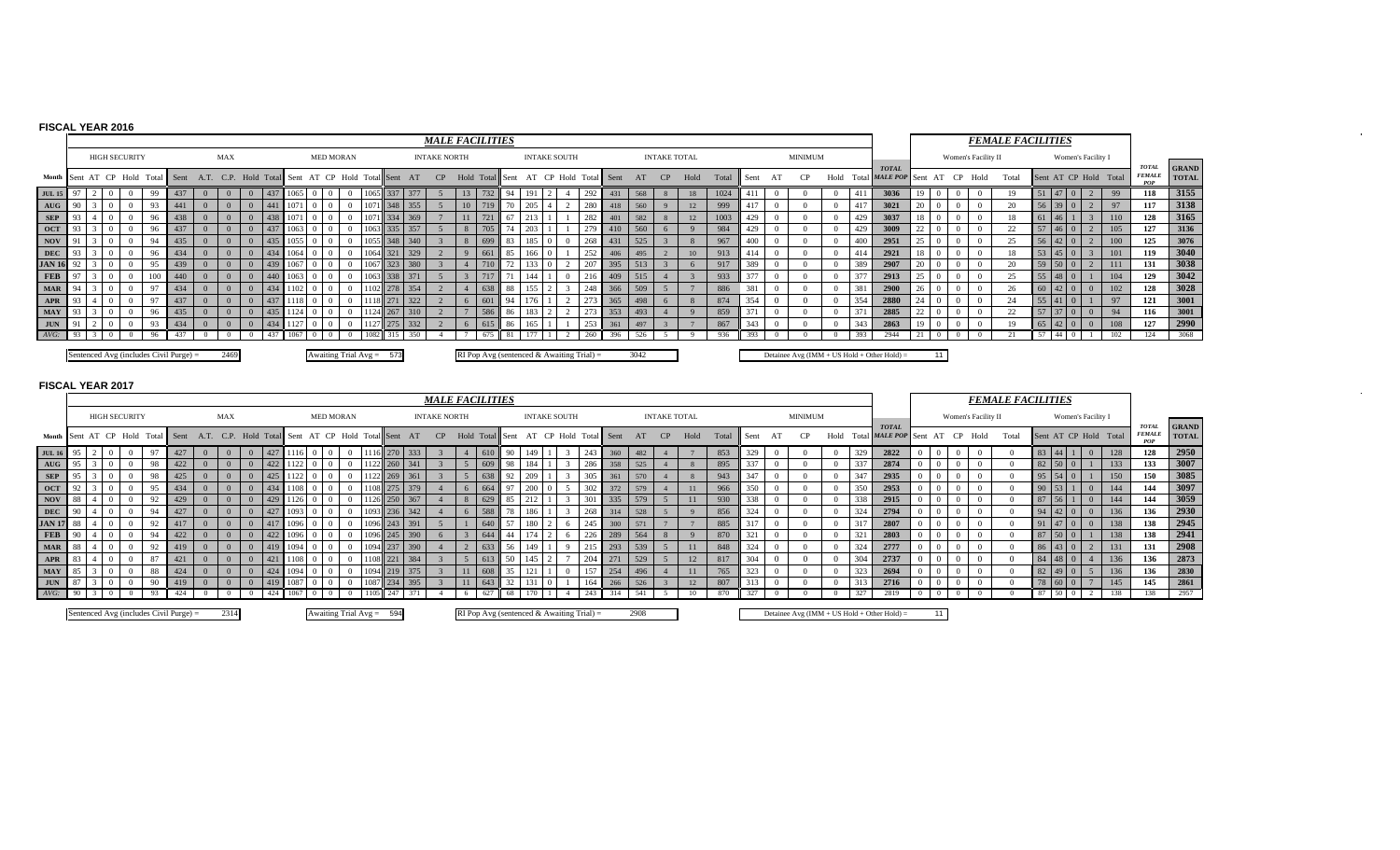### **FISCAL YEAR 2016**

|               |           |                   |                | <b>MALE POPULATION</b> |                |                | <b>TOTAL</b>        |               |
|---------------|-----------|-------------------|----------------|------------------------|----------------|----------------|---------------------|---------------|
| Month         | Sentenced | Awaiting<br>Trial | Civil<br>Purge | Immigration U.S. Hold  |                | Other<br>Hold* | <b>MALE</b><br>POP. | Month         |
| <b>JUL 15</b> | 2441      | 570               | 8              | $\Omega$               | 10             | 7              | 3036                | <b>JUL 15</b> |
| AUG           | 2437      | 563               | 9              | $\Omega$               | 10             | 3              | 3021                | <b>AUG</b>    |
| <b>SEP</b>    | 2431      | 586               | 8              | $\Omega$               | 8              | $\overline{4}$ | 3037                | <b>SEP</b>    |
| <b>OCT</b>    | 2432      | 563               | 6              | $\mathbf{0}$           | 5              | 3              | 3009                | <b>OCT</b>    |
| <b>NOV</b>    | 2411      | 528               | 3              | $\Omega$               | 5              | 3              | 2950                | <b>NOV</b>    |
| <b>DEC</b>    | 2411      | 498               | 2              | $\Omega$               | 6              | 3              | 2921                | <b>DEC</b>    |
| <b>JAN 16</b> | 2382      | 515               | 3              | $\mathbf{0}$           | $\overline{4}$ | 1              | 2905                | <b>JAN 16</b> |
| <b>FEB</b>    | 2386      | 519               | $\overline{7}$ | $\Omega$               | 1              | 1              | 2914                | <b>FEB</b>    |
| <b>MAR</b>    | 2377      | 512               | 4              | $\Omega$               | $\overline{4}$ | 2              | 2899                | <b>MAR</b>    |
| <b>APR</b>    | 2367      | 502               | 3              | $\Omega$               | $\overline{4}$ | $\overline{4}$ | 2880                | <b>APR</b>    |
| <b>MAY</b>    | 2376      | 497               | $\overline{4}$ | $\Omega$               | 5              | $\overline{4}$ | 2886                | <b>MAY</b>    |
| <b>JUN</b>    | 2355      | 499               | 3              | $\Omega$               | 5              | 1              | 2863                | <b>JUN</b>    |
| AVG:          | 2401      | 529               | 5              | $\theta$               | 6              | $\mathfrak{Z}$ | 2944                | AVG:          |

|                         |                | MALE POPULATION       |    |                | <b>TOTAL</b>        |               |           |                   |                | <b>FEMALE POPULATION</b> |                |                | <b>TOTAL</b>          |               | Total     | Tota<br>Awaiti |
|-------------------------|----------------|-----------------------|----|----------------|---------------------|---------------|-----------|-------------------|----------------|--------------------------|----------------|----------------|-----------------------|---------------|-----------|----------------|
| ting<br>aı              | Civil<br>Purge | Immigration U.S. Hold |    | Other<br>Hold* | <b>MALE</b><br>POP. | Month         | Sentenced | Awaiting<br>Trial | Civil<br>Purge | Immigration U.S. Hold    |                | Other<br>Hold* | <b>FEMALE</b><br>POP. | Month         | Sentenced | Trial          |
| ∩                       | 8              | $\Omega$              | 10 | $\overline{ }$ | 3036                | <b>JUL 15</b> | 70        | 47                | $\Omega$       | $\Omega$                 | 2              | $\mathbf{0}$   | 118                   | <b>JUL 15</b> | 2511      | 616            |
| 3                       | 9              | $\Omega$              | 10 | 3              | 3021                | AUG           | 76        | 39                | $\Omega$       | $\Omega$                 | 2              | $\Omega$       | 117                   | AUG           | 2513      | 602            |
| 6                       | 8              | $\Omega$              | 8  | 4              | 3037                | <b>SEP</b>    | 78        | 46                |                | $\Omega$                 | $\overline{c}$ |                | 128                   | <b>SEP</b>    | 2510      | 632            |
| $\overline{\mathbf{3}}$ | 6              | $\Omega$              | 5  | 3              | 3009                | <b>OCT</b>    | 80        | 46                | $\Omega$       | $\Omega$                 | 2              | $\Omega$       | 128                   | <b>OCT</b>    | 2512      | 609            |
| 8                       | 3              | $\Omega$              | 5  | 3              | 2950                | <b>NOV</b>    | 81        | 42                | $\mathbf{0}$   | $\mathbf{0}$             | $\overline{2}$ | $\mathbf{0}$   | 125                   | <b>NOV</b>    | 2492      | 570            |
| 8                       | 2              | $\Omega$              | 6  | 3              | 2921                | <b>DEC</b>    | 71        | 45                | $\Omega$       | $\Omega$                 | 2              |                | 119                   | <b>DEC</b>    | 2483      | 543            |
| 5                       | 3              | $\Omega$              | 4  |                | 2905                | <b>JAN 16</b> | 79        | 50                | $\mathbf{0}$   | $\Omega$                 | $\overline{c}$ | $\mathbf{0}$   | 131                   | <b>JAN 16</b> | 2461      | 565            |
| 9                       | $\overline{ }$ | $\Omega$              |    |                | 2914                | <b>FEB</b>    | 81        | 48                | $\mathbf{0}$   | $\Omega$                 |                | $\mathbf{0}$   | 130                   | <b>FEB</b>    | 2467      | 567            |
| ◠                       | 4              | $\Omega$              | 4  | 2              | 2899                | <b>MAR</b>    | 86        | 42                | $\Omega$       | $\mathbf{0}$             | $\Omega$       | $\mathbf{0}$   | 128                   | <b>MAR</b>    | 2463      | 554            |
| ⌒                       | 3              | $\Omega$              | 4  | 4              | 2880                | <b>APR</b>    | 79        | 41                | $\Omega$       | $\Omega$                 | $\Omega$       |                | 121                   | <b>APR</b>    | 2446      | 543            |
| ∍                       | 4              | $\Omega$              | 5  |                | 2886                | <b>MAY</b>    | 79        | 37                | $\Omega$       | $\Omega$                 | $\Omega$       | $\mathbf{0}$   | 116                   | <b>MAY</b>    | 2455      | 534            |
|                         | 3              | $\Omega$              | 5  |                | 2863                | <b>JUN</b>    | 84        | 42                | $\mathbf{0}$   | $\Omega$                 | $\mathbf{0}$   | $\mathbf{0}$   | 127                   | <b>JUN</b>    | 2439      | 541            |
|                         |                | $\theta$              | 6  | 3              | 2944                | AVG:          | 79        | 44                | $\theta$       | 0                        |                | 0              | 124                   | AVG:          | 2479      | 573            |

|                  |                      |                   |                | <b>MALE POPULATION</b> |    |                            | <b>TOTAL</b>        |               |                 |                   |                | <b>FEMALE POPULATION</b> |                            | <b>TOTAL</b>          |               | Total     | Total | Awaiting Total Civil Purge | Total       | Total<br>U.S. | Total<br>Other | GRAND        |
|------------------|----------------------|-------------------|----------------|------------------------|----|----------------------------|---------------------|---------------|-----------------|-------------------|----------------|--------------------------|----------------------------|-----------------------|---------------|-----------|-------|----------------------------|-------------|---------------|----------------|--------------|
|                  | <b>1th</b> Sentenced | Awaiting<br>Trial | Civil<br>Purge | Immigration U.S. Hold  |    | Other<br>Hold <sup>-</sup> | <b>MALE</b><br>POP. |               | Month Sentenced | Awaiting<br>Trial | Civil<br>Purge | Immigration U.S. Hold    | Other<br>Hold <sup>*</sup> | <b>FEMALE</b><br>POP. | <b>Month</b>  | Sentenced | Trial |                            | Immigration | Hold          | Hold*          | <b>TOTAL</b> |
| 15 <sup>15</sup> | 2441                 | 570               | 8              |                        | 10 |                            | 3036                | <b>JUL 15</b> | 70              | 47                | $^{\circ}$     |                          | $^{\circ}$                 | 118                   | <b>JUL 15</b> | 2511      | 616   |                            | $\Omega$    | 12            |                | 3155         |
|                  | 2437                 | 563               |                | 0                      | 10 |                            | 3021                | AUG           | 76              | 39                | $^{\circ}$     |                          |                            | 117                   | <b>AUG</b>    | 2513      | 602   |                            | $\Omega$    | 12            |                | 3138         |
|                  | 2431                 | 586               | 8              |                        |    |                            | 3037                | <b>SEP</b>    | 78              | 46                |                |                          |                            | 128                   | <b>SEP</b>    | 2510      | 632   |                            | $\Omega$    |               |                | 3165         |
|                  | 2432                 | 563               |                | $\Omega$               |    |                            | 3009                | <b>OCT</b>    | -80             | 46                | $^{\circ}$     |                          | $^{\circ}$                 | 128                   | <b>OCT</b>    | 2512      | 609   |                            | $\Omega$    |               |                | 3137         |
|                  | 2411                 | 528               |                | $\Omega$               |    |                            | 2950                | <b>NOV</b>    | $\mathbf{R}$    | 42                | $\Omega$       |                          | $^{\circ}$                 | 125                   | <b>NOV</b>    | 2492      | 570   |                            |             |               |                | 3075         |
|                  | 2411                 | 498               |                |                        |    |                            | 2921                | <b>DEC</b>    |                 | 45                |                |                          |                            | 119                   | <b>DEC</b>    | 2483      | 543   |                            |             |               |                | 3040         |
| 16               | 2382                 | 515               |                | $\Omega$               |    |                            | 2905                | <b>JAN 16</b> | 79              | 50                |                |                          |                            | 131                   | <b>JAN 16</b> | 2461      | 565   |                            |             |               |                | 3036         |
|                  | 2386                 | 519               |                |                        |    |                            | 2914                | <b>FEB</b>    | 81              | 48                | $^{\circ}$     |                          |                            | 130                   | <b>FEB</b>    | 2467      | 567   |                            | $^{\circ}$  |               |                | 3044         |
|                  | 2377                 | 512               |                | $\Omega$               |    |                            | 2899                | <b>MAR</b>    | 86              | 42                | $^{\circ}$     |                          | $^{\circ}$                 | 128                   | <b>MAR</b>    | 2463      | 554   |                            |             |               |                | 3027         |
|                  | 2367                 | 502               |                | $\Omega$               |    |                            | 2880                | <b>APR</b>    | 79              | 41                | $\Omega$       |                          |                            | 121                   | <b>APR</b>    | 2446      | 543   |                            |             |               |                | 3001         |
|                  | 2376                 | 497               |                | 0                      |    |                            | 2886                | <b>MAY</b>    | 79              | 37                | $^{\circ}$     |                          |                            | 116                   | <b>MAY</b>    | 2455      | 534   |                            | $\Omega$    |               |                | 3002         |
|                  | 2355                 | 499               |                |                        |    |                            | 2863                | <b>JUN</b>    | 84              | 42                | $\Omega$       |                          |                            | 127                   | <b>JUN</b>    | 2439      | 541   |                            | $\theta$    |               |                | 2990         |
|                  | 2401                 | 529               |                |                        |    |                            | 2944                | AVG:          |                 | 44                |                |                          |                            | 124                   | AVG:          | 2479      | 573   |                            |             |               |                | 3068         |

|               |           |                   |                | <b>MALE POPULATION</b> |           |                |                                     |
|---------------|-----------|-------------------|----------------|------------------------|-----------|----------------|-------------------------------------|
| <b>Month</b>  | Sentenced | Awaiting<br>Trial | Civil<br>Purge | Immigration            | U.S. Hold | Other<br>Hold* | <b>TOTAL</b><br><b>MALE</b><br>POP. |
| <b>JUL 16</b> | 2327      | 484               | 4              | $\Omega$               | 6         | 1              | 2822                                |
| AUG           | 2336      | 527               | $\overline{4}$ | $\Omega$               | 6         | 1              | 2874                                |
| <b>SEP</b>    | 2350      | 574               | 4              | $\Omega$               | 8         | 1              | 2937                                |
| <b>OCT</b>    | 2357      | 582               | 5              | $\Omega$               | 10        | 1              | 2955                                |
| <b>NOV</b>    | 2315      | 583               | 5              | $\Omega$               | 8         | 3              | 2914                                |
| <b>DEC</b>    | 2247      | 532               | 4              | $\Omega$               | 6         | 3              | 2792                                |
| <b>JAN 17</b> | 2218      | 575               | 7              | $\Omega$               | 6         | 1              | 2807                                |
| <b>FEB</b>    | 2219      | 568               | 9              | $\Omega$               | 7         | 3              | 2806                                |
| <b>MAR</b>    | 2217      | 542               | 6              | $\Omega$               | 10        | 1              | 2776                                |
| <b>APR</b>    | 2187      | 533               | 5              | $\Omega$               | 10        | $\overline{c}$ | 2737                                |
| <b>MAY</b>    | 2180      | 499               | 4              | $\Omega$               | 10        | $\overline{c}$ | 2695                                |
| <b>JUN</b>    | 2171      | 529               | 3              | $\Omega$               | 11        | 1              | 2715                                |
| AVG:          | 2260      | 544               | 5              | $\theta$               | 8         | $\overline{c}$ | 2819                                |

|               |                 |                   |                | <b>MALE POPULATION</b> |                |                | <b>TOTAL</b> |               |                        |                   |                | <b>FEMALE POPULATION</b> |                |                | <b>TOTAL</b>          |               | Total    |
|---------------|-----------------|-------------------|----------------|------------------------|----------------|----------------|--------------|---------------|------------------------|-------------------|----------------|--------------------------|----------------|----------------|-----------------------|---------------|----------|
|               | Month Sentenced | Awaiting<br>Trial | Civil<br>Purge | Immigration U.S. Hold  |                | Other<br>Hold* | MALE<br>POP. |               | <b>Month</b> Sentenced | Awaiting<br>Trial | Civil<br>Purge | Immigration U.S. Hold    |                | Other<br>Hold* | <b>FEMALE</b><br>POP. | Month         | Sentence |
| <b>JUL 16</b> | 2327            | 484               | 4              | $\Omega$               | 6              |                | 2822         | <b>JUL 16</b> | 83                     | 44                |                |                          | $\Omega$       |                | 128                   | <b>JUL 16</b> | 2410     |
| AUG           | 2336            | 527               | 4              | $\Omega$               | 6              |                | 2874         | AUG           | 82                     | 50                | $\Omega$       | $\Omega$                 | $\Omega$       |                | 133                   | AUG           | 2418     |
| <b>SEP</b>    | 2350            | 574               | 4              | $\Omega$               | 8              |                | 2937         | <b>SEP</b>    | 95                     | 54                | $\overline{0}$ | 0                        | $\Omega$       |                | 150                   | <b>SEP</b>    | 2445     |
| <b>OCT</b>    | 2357            | 582               | 5              | $\Omega$               | 10             |                | 2955         | <b>OCT</b>    | 90                     | 53                |                | $\Omega$                 | $\Omega$       |                | 144                   | <b>OCT</b>    | 2447     |
| <b>NOV</b>    | 2315            | 583               | 5              | $\Omega$               | 8              | 3              | 2914         | <b>NOV</b>    | 87                     | 56                |                | $\Omega$                 | $\Omega$       | $\Omega$       | 144                   | <b>NOV</b>    | 2402     |
| <b>DEC</b>    | 2247            | 532               | 4              | $\Omega$               | 6              | 3              | 2792         | <b>DEC</b>    | 94                     | 42                | $\overline{0}$ | 0                        | $\Omega$       |                | 136                   | <b>DEC</b>    | 2341     |
| <b>JAN 17</b> | 2218            | 575               | Ξ              | $\mathbf{0}$           | 6              |                | 2807         | JAN 17        | 91                     | 47                | $\overline{0}$ | $\mathbf{0}$             | $\mathbf{0}$   | $\Omega$       | 138                   | <b>JAN 17</b> | 2309     |
| <b>FEB</b>    | 2219            | 568               | 9              | $\Omega$               | $\overline{ }$ | 3              | 2806         | <b>FEB</b>    | 87                     | 50                | $\overline{0}$ | $\Omega$                 |                |                | 138                   | <b>FEB</b>    | 2306     |
| <b>MAR</b>    | 2217            | 542               | 6              | $\mathbf{0}$           | 10             |                | 2776         | <b>MAR</b>    | 86                     | 43                | $\Omega$       | $\Omega$                 | $\overline{c}$ | 0              | 131                   | <b>MAR</b>    | 2303     |
| <b>APR</b>    | 2187            | 533               |                | $\Omega$               | 10             | 2              | 2737         | <b>APR</b>    | 84                     | 48                | $\Omega$       | $\Omega$                 | 4              | $\Omega$       | 136                   | <b>APR</b>    | 2271     |
| <b>MAY</b>    | 2180            | 499               | 4              | $\Omega$               | 10             | 2              | 2695         | <b>MAY</b>    | 82                     | 49                | $\overline{0}$ | 0                        | C.             |                | 136                   | <b>MAY</b>    | 2262     |
| <b>JUN</b>    | 2171            | 529               | 3              | $\mathbf{0}$           | 11             |                | 2715         | <b>JUN</b>    | 78                     | 60                | $\overline{0}$ | $\Omega$                 | $\overline{ }$ |                | 145                   | <b>JUN</b>    | 2249     |
| $AVG$ :       | 2260            | 544               |                | $\theta$               | 8              | $\mathcal{D}$  | 2819         | AVG:          | 87                     | 50                | 0              | 0                        | $\mathcal{D}$  | $\theta$       | 138                   | AVG:          | 2347     |

|    |                      |                   |                | <b>MALE POPULATION</b> |    |                | <b>TOTAL</b> |               |                 |                   |                | <b>FEMALE POPULATION</b> |                | <b>TOTAL</b>          |               | Total     | Total |                                        | Total      | Total<br>U.S. | Total<br>Other | <b>GRAND</b> |
|----|----------------------|-------------------|----------------|------------------------|----|----------------|--------------|---------------|-----------------|-------------------|----------------|--------------------------|----------------|-----------------------|---------------|-----------|-------|----------------------------------------|------------|---------------|----------------|--------------|
|    | <b>1th</b> Sentenced | Awaiting<br>Trial | Civil<br>Purge | Immigration U.S. Hold  |    | Other<br>Hold* | MALE<br>POP. |               | Month Sentenced | Awaiting<br>Trial | Civil<br>Purge | Immigration U.S. Hold    | Other<br>Hold* | <b>FEMALE</b><br>POP. | <b>Month</b>  | Sentenced | Trial | Awaiting Total Civil Purge Immigration |            | Hold          | Hold*          | <b>TOTAL</b> |
| 16 | 2327                 | 484               |                |                        |    |                | 2822         | <b>JUL 16</b> | 83              | 44                |                |                          |                | 128                   | <b>JUL 16</b> | 2410      | 528   |                                        |            |               |                | 2950         |
|    | 2336                 | 527               |                |                        |    |                | 2874         | AUG           | 82              | 50                |                |                          |                | 133                   | <b>AUG</b>    | 2418      | 577   |                                        |            |               |                | 3007         |
|    | 2350                 | 574               |                |                        |    |                | 2937         | <b>SEP</b>    | 95              | 54                |                |                          |                | 150                   | <b>SEP</b>    | 2445      | 628   |                                        |            |               |                | 3087         |
|    | 2357                 | 582               |                |                        | 10 |                | 2955         | <b>OCT</b>    | 90              | 53                |                |                          |                | 144                   | <b>OCT</b>    | 2447      | 635   | h                                      |            | 10            |                | 3099         |
|    | 2315                 | 583               |                |                        |    |                | 2914         | <b>NOV</b>    | 87              | 56                |                |                          |                | 144                   | <b>NOV</b>    | 2402      | 638   |                                        | $^{\circ}$ |               |                | 3056         |
|    | 2247                 | 532               |                |                        |    |                | 2792         | <b>DEC</b>    | 94              | 42                |                |                          |                | 136                   | <b>DEC</b>    | 2341      | 574   |                                        |            |               |                | 2929         |
|    | 2218                 | 575               |                |                        |    |                | 2807         | <b>JAN 17</b> | 91              | 47                |                |                          |                | 138                   | <b>JAN 17</b> | 2309      | 622   |                                        |            |               |                | 2945         |
|    | 2219                 | 568               |                |                        |    |                | 2806         | <b>FEB</b>    | 87              | 50                |                |                          |                | 138                   | <b>FEB</b>    | 2306      | 618   |                                        |            | 8             |                | 2944         |
|    | 2217                 | 542               |                |                        | 10 |                | 2776         | <b>MAR</b>    | 86              | 43                |                |                          |                | 131                   | <b>MAR</b>    | 2303      | 585   | 6                                      |            | 12            |                | 2907         |
|    | 2187                 | 533               |                |                        | 10 |                | 2737         | <b>APR</b>    | 84              | 48                |                |                          |                | 136                   | <b>APR</b>    | 2271      | 581   |                                        |            | 14            |                | 2873         |
|    | 2180                 | 499               |                | $^{\circ}$             | 10 |                | 2695         | <b>MAY</b>    | 82              | 49                |                |                          |                | 136                   | <b>MAY</b>    | 2262      | 548   |                                        |            | 15            |                | 2831         |
|    | 2171                 | 529               |                |                        |    |                | 2715         | <b>JUN</b>    | 78              | 60                |                |                          |                | 145                   | <b>JUN</b>    | 2249      | 589   |                                        |            | 18            |                | 2860         |
|    | 2260                 | 544               |                |                        |    |                | 2819         | $AVG$ :       | 87              | 50                |                |                          |                | 138                   | AVG:          | 2347      | 594   |                                        |            |               |                | 2957         |